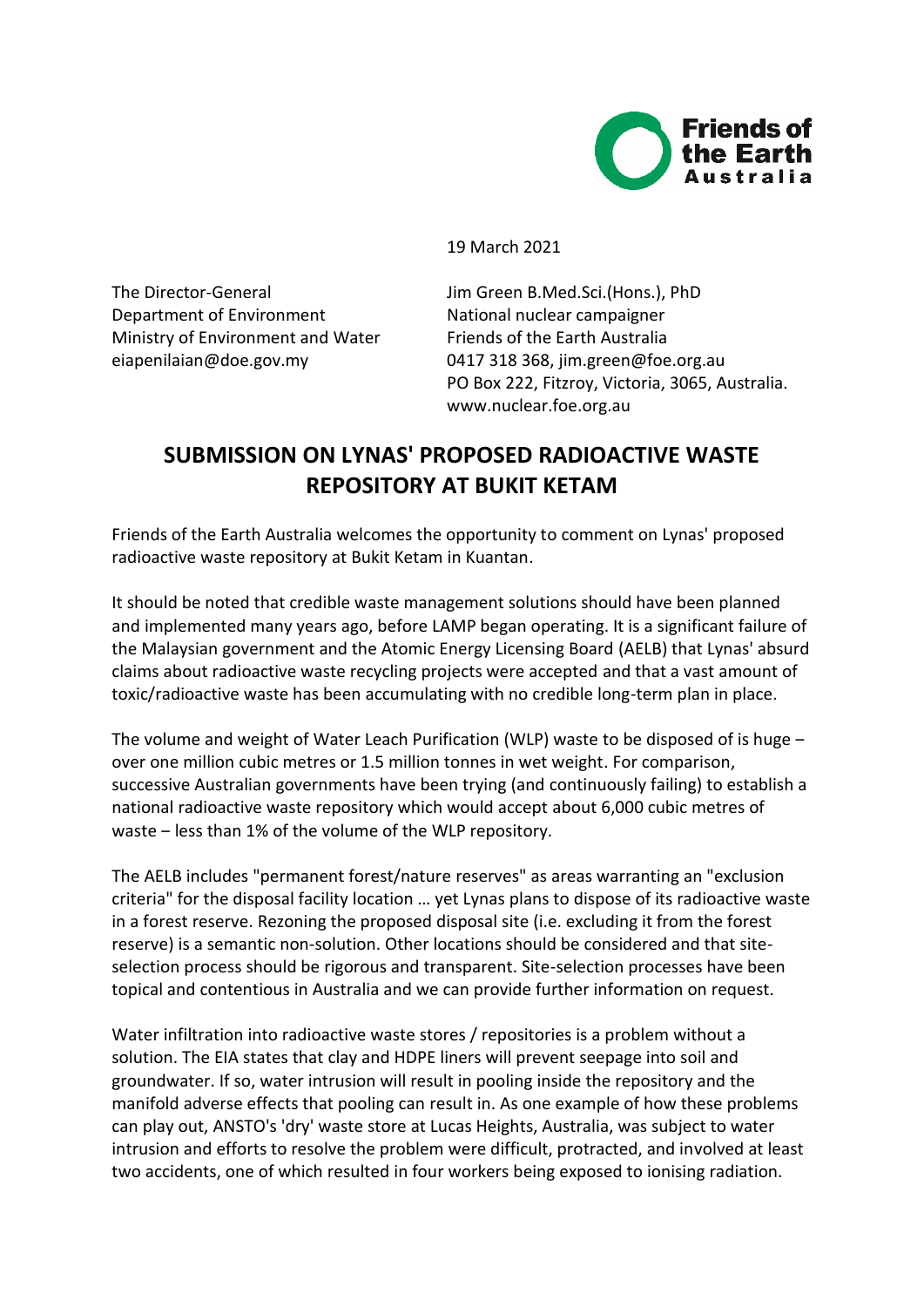The source of the water intrusion at ANSTO was never determined  $-$  a point that should be kept in mind when reading the assurances in the EIA regarding water intrusion, seepage etc.

Colloidal migration of insoluble or low-soluble radionuclides (e.g. thorium) is an issue requiring further detailed investigation. Colloidal migration of plutonium is a problem that has been demonstrated – and prior assurances that insoluble plutonium would not migrate were proven false.<sup>1</sup> Colloidal migration has been demonstrated with radionuclides other than plutonium.<sup>2</sup> The EIA fails to address colloidal migration, an inexcusable omission which must be rectified.

We understand that the company awarded the construction contract may have no experience in radiation safety and protection, toxic waste management or construction of a facility for this purpose. If so, the project is doomed to fail and that failure will further weaken Lynas' already questionable social licence to operate LAMP. A review of the competence, experience and independence of project management would be simple and quick and could make a world of difference to the success or failure of the project. The farcical mismanagement of radioactive waste at Maralinga in South Australia is one of numerous examples of radioactive waste management project failures due to inexperienced and incompetent project managers and inadequate regulation.<sup>3</sup>

Predictably, the EIA downplays the health risks associated with the proposed repository and more generally the health risks associated with exposure to ionising radiation. The concept of 'very low level waste' needs to take into account factors such as concentration / accumulation. The longevity of relevant radionuclides and their progeny is given insufficient attention. The post-closure control period seems arbitrary in light of radionuclidic longevity and this has consequences for human radiation exposure (e.g. failure to maintain adequate safety after the control period) and also financial consequences (the longer the control period, the higher the costs). Poor decisions made now will have consequences for Malaysians long into the future. These issues must be resolved before approval for a repository is granted, and the working assumption should be that Lynas' must be required to lodge a bond with the Malaysian government to cover long-term costs.

There is no safe dose of exposure to ionising radiation:

- The United Nations Scientific Committee on the Effects of Atomic Radiation states that "the current balance of available evidence tends to favour a non-threshold response for the mutational component of radiation-associated cancer induction at low doses and low dose rates."<sup>4</sup>
- The 2006 report of the Committee on the Biological Effects of Ionising Radiation (BEIR) of the US National Academy of Sciences states that "the risk of cancer proceeds in a

<sup>&</sup>lt;sup>1</sup> See for example: http://www.sciam.com/article.cfm?id=colloids-in-russia-have-p

<sup>2</sup> http://www.sciencedaily.com/releases/2015/12/151218110259.htm

<sup>3</sup> https://nuclear.foe.org.au/flawed-clean-up-of-maralinga/

<sup>4</sup> UNSCEAR, 2011, 'Report of the United Nations Scientific Committee on the Effects of Ionising Radiation 2010', http://www.unscear.org/docs/reports/2010/UNSCEAR\_2010\_Report\_M.pdf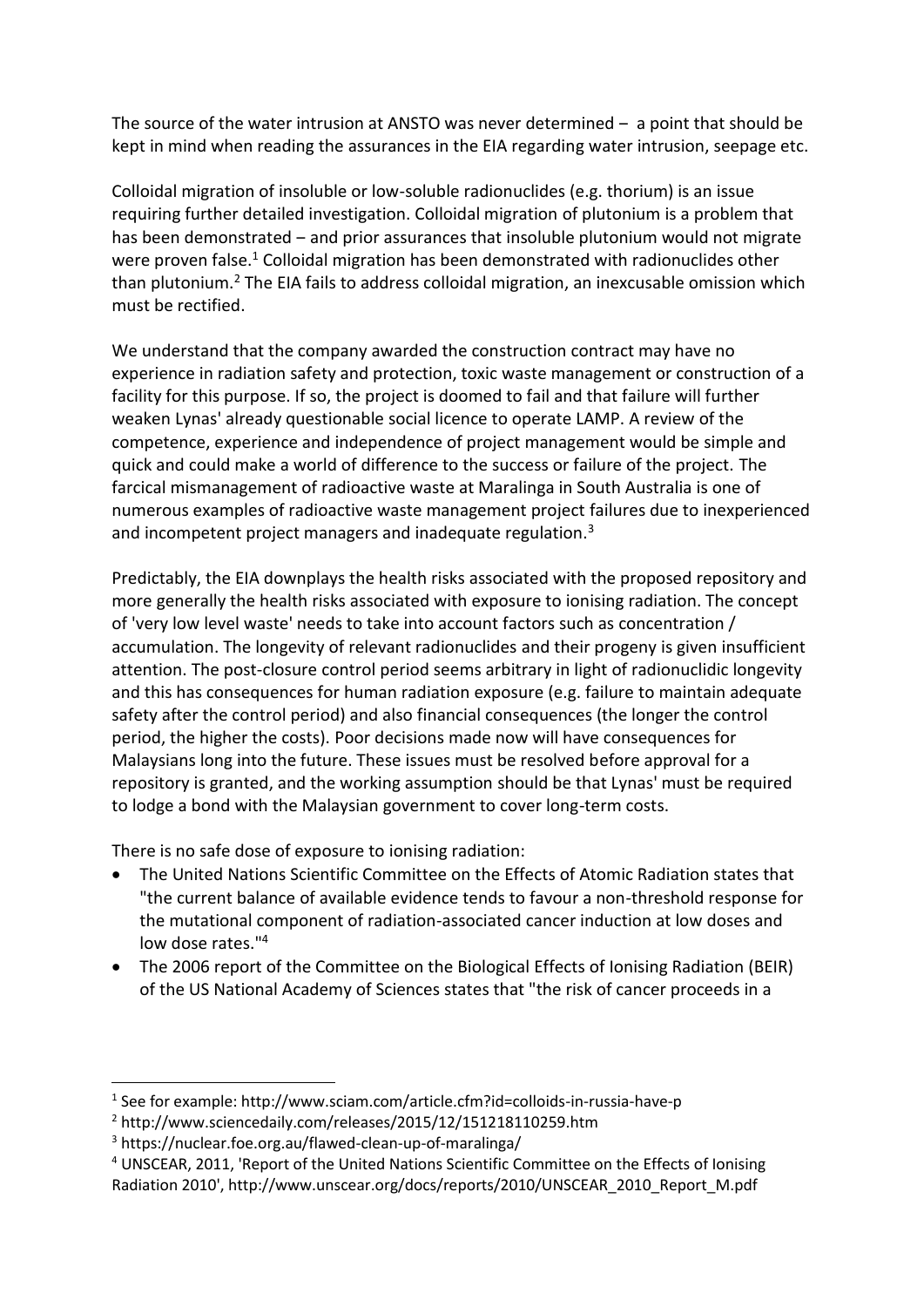linear fashion at lower doses without a threshold and ... the smallest dose has the potential to cause a small increase in risk to humans."<sup>5</sup>

- A study published in the *Proceedings of the National Academy of Sciences* (US) in 2003 concluded that: "Given that it is supported by experimentally grounded, quantifiable, biophysical arguments, a linear extrapolation of cancer risks from intermediate to very low doses currently appears to be the most appropriate methodology."<sup>6</sup>
- Claims are sometimes made that the Linear No-Threshold Model overestimates risks, a claim often tied to the false claim that there is a threshold below which exposure to ionising radiation is harmless. However, as noted immediately above, there is strong scientific support for a linear model. Also, importantly, the linear model may *underestimate* risks. The above-mentioned 2006 BEIR report of the US National Academy of Sciences states: "The committee recognizes that its risk estimates become more uncertain when applied to very low doses. Departures from a linear model at low doses, however, could either increase or decrease the risk per unit dose."<sup>7</sup>

When discussing health risks associated with the PDF, Lynas states 'RISK = EXPOSURE X DOSE' … but obviously timespans are also important to the assessment. No-one can have confidence in the integrity of natural or engineered barriers, or institutional control and regulatory oversight, over the timespans involved at the proposed PDF given the longevity of the relevant radionuclides.

## **Problems at overseas radioactive waste repositories**

Recent problems at overseas radioactive waste repositories are ignored in the EIA. Information that should be considered include the following:

- 'World Nuclear Waste Report 2019 Focus Europe'<sup>8</sup>
- 'Nuclear waste nightmares USA, Germany, France<sup>'9</sup>
- 'Fires at radioactive waste repositories'<sup>10</sup>
- 'New Mexico nuclear waste accident a 'horrific comedy of errors' that exposes deeper problems'<sup>11</sup>
- 'Mismanagement of nuclear waste in Australia (Radium Hill, Port Pirie, Maralinga, Woomera)<sup>'12</sup>

<sup>5</sup> Committee on the Biological Effects of Ionising Radiation (BEIR) of the US National Academy of Sciences, 2006, 'Health Risks from Exposure to Low Levels of Ionizing Radiation: BEIR VII Phase 2', https://www.nap.edu/catalog/11340/health-risks-from-exposure-to-low-levels-of-ionizing-radiation <sup>6</sup> Brenner, David, et al., 2003, 'Cancer risks attributable to low doses of ionizing radiation: Assessing what we really know', Proceedings of the National Academy of Sciences, November 25, 2003, vol.100, no.24, pp.13761–13766, http://www.ncbi.nlm.nih.gov/pubmed/14610281

<sup>7</sup> https://www.nap.edu/catalog/11340/health-risks-from-exposure-to-low-levels-of-ionizingradiation

<sup>8</sup> www.boell.de/sites/default/files/2019-

<sup>11/</sup>World\_Nuclear\_Waste\_Report\_2019\_Focus\_Europe\_0.pdf

<sup>9</sup> https://nuclear.foe.org.au/nuclear-waste-nightmares-usa-germany-france/

<sup>10</sup> https://wiseinternational.org/sites/default/files/NM883-final-5Feb2020\_0.pdf

<sup>&</sup>lt;sup>11</sup> https://theecologist.org/2014/nov/27/new-mexico-nuclear-waste-accident-horrific-comedyerrors-exposes-deeper-problems

<sup>12</sup> https://nuclear.foe.org.au/wp-content/uploads/Mismanaging-waste-in-Oz-2018-2p.pdf